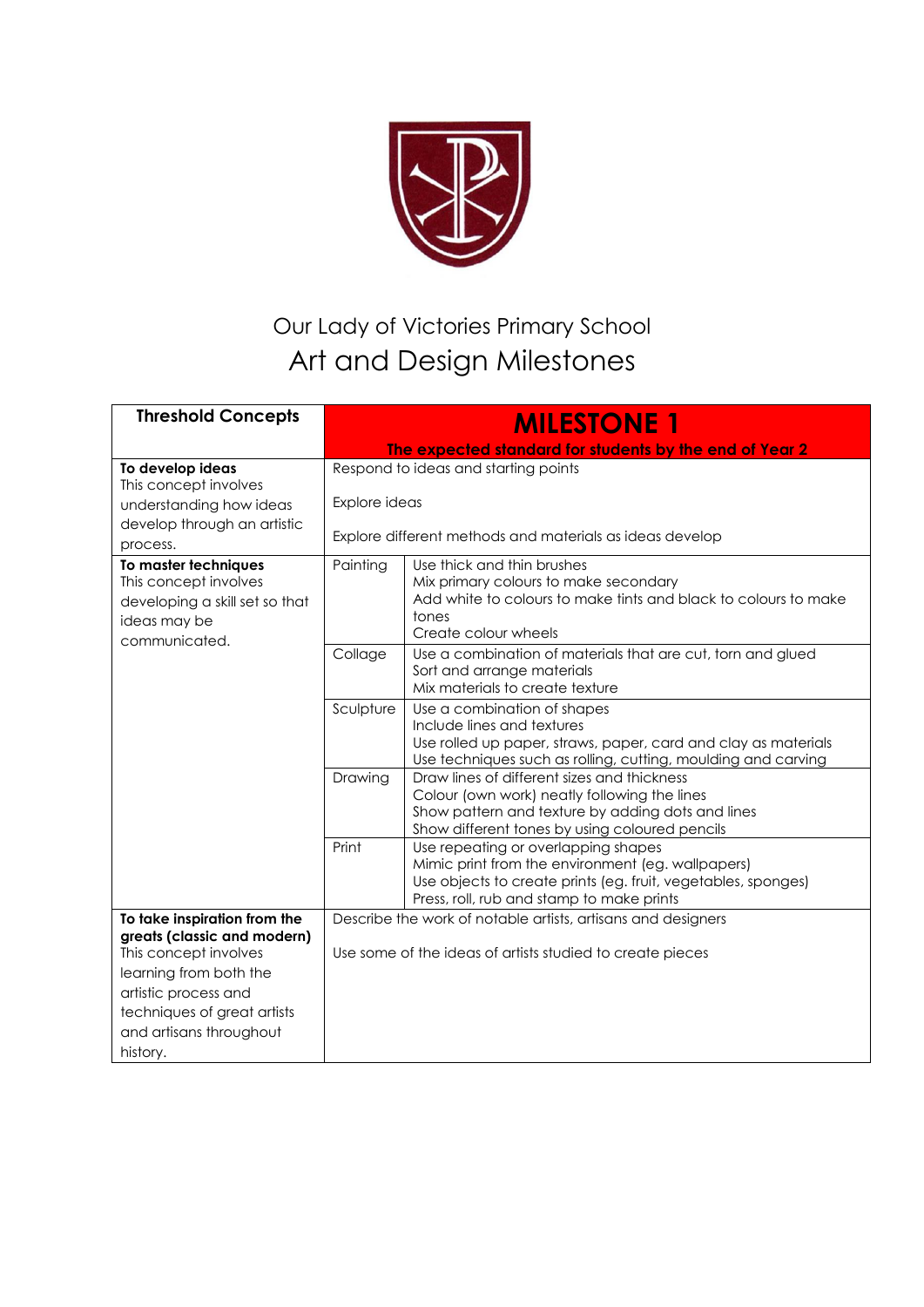| <b>Threshold Concepts</b>                                                                                       | <b>MILESTONE 2</b>                                                                                                                                                                                                                 |                                                                                                                                                                                                                                                                                          |  |
|-----------------------------------------------------------------------------------------------------------------|------------------------------------------------------------------------------------------------------------------------------------------------------------------------------------------------------------------------------------|------------------------------------------------------------------------------------------------------------------------------------------------------------------------------------------------------------------------------------------------------------------------------------------|--|
|                                                                                                                 |                                                                                                                                                                                                                                    | The expected standard for students by the end of Year 4                                                                                                                                                                                                                                  |  |
| To develop ideas<br>This concept involves<br>understanding how ideas<br>develop through an artistic<br>process. | Develop ideas from starting points throughout the curriculum<br>Begin to brainstorm and sketch ideas<br>Adapt and refine ideas as they progress<br>Explore ideas in a variety of ways<br>Comment on artworks using visual language |                                                                                                                                                                                                                                                                                          |  |
| To master techniques<br>This concept involves<br>developing a skill set so that<br>ideas may be communicated.   | Painting                                                                                                                                                                                                                           | Use a number of brush techniques using thick and thin brushes to<br>produce shapes, textures, patterns and lines<br>Mix colours effectively<br>Use watercolour paint to produce washes for backgrounds then<br>add detail<br>Experiment with creating mood with colour                   |  |
|                                                                                                                 | Collage                                                                                                                                                                                                                            | Select and arrange materials for a striking effect<br>Ensure work is precise<br>Use coiling, overlapping, tessellation, mosaic and montage                                                                                                                                               |  |
|                                                                                                                 | Sculpture                                                                                                                                                                                                                          | Create and combine shapes to create recognisable forms (eg.<br>shapes made from nets or solid materials)<br>Include texture that conveys feelings, expression or movement<br>Use clay and other mouldable materials<br>Add materials to provide interesting detail                       |  |
|                                                                                                                 | Drawing                                                                                                                                                                                                                            | Use different hardness of pencils to show line, tone and texture<br>Annotate sketches to explain and elaborate ideas<br>Sketch lightly (no need to use a rubber to correct mistakes)<br>Use shading to show light and shadow<br>Use hatching and cross hatching to show tone and texture |  |
|                                                                                                                 | Print                                                                                                                                                                                                                              | Use layers of two or more colours<br>Replicate patterns observed in natural or built environments<br>Make printing blocks (eg. from coiled string glued to a block)<br>Make precise repeating patterns                                                                                   |  |
| To take inspiration from the                                                                                    |                                                                                                                                                                                                                                    | Describe in more detail the work of notable artists, artisans and designers                                                                                                                                                                                                              |  |
| greats (classic and modern)<br>This concept involves learning<br>from both the artistic process                 | Use some of the ideas of artists studied to create pieces                                                                                                                                                                          |                                                                                                                                                                                                                                                                                          |  |
| and techniques of great artists<br>and artisans throughout<br>history.                                          |                                                                                                                                                                                                                                    |                                                                                                                                                                                                                                                                                          |  |

| <b>Threshold Concepts</b>                                                                                        | <b>MILESTONE 3</b><br>The expected standard for students by the end of Year 6                                                                                                                                                                                                                                          |                                                                                                                                                                                                                                                                                                                                                                                                                                                                              |  |
|------------------------------------------------------------------------------------------------------------------|------------------------------------------------------------------------------------------------------------------------------------------------------------------------------------------------------------------------------------------------------------------------------------------------------------------------|------------------------------------------------------------------------------------------------------------------------------------------------------------------------------------------------------------------------------------------------------------------------------------------------------------------------------------------------------------------------------------------------------------------------------------------------------------------------------|--|
| To develop ideas<br>This concept involves<br>understanding how<br>ideas develop through<br>an artistic process.  | Develop and imaginatively extend ideas from starting points throughout the<br>curriculum<br>Produce more detailed designs and sketches<br>Use the qualities of materials to enhance ideas<br>Spot the potential in unexpected results as work progresses<br>Comment on artworks with a fluent grasp of visual language |                                                                                                                                                                                                                                                                                                                                                                                                                                                                              |  |
| To master techniques<br>This concept involves<br>developing a skill set so<br>that ideas may be<br>communicated. | Painting                                                                                                                                                                                                                                                                                                               | Sketch (lightly) before painting to combine line and colour<br>Create a colour palette based upon colours observed in the natural or<br>built world<br>Use the qualities of watercolour and acrylic paints to create visually<br>interesting pieces<br>Combine colour, tones and tints to enhance the mood of a piece<br>Use brush techniques and the qualities of paint to create texture<br>Develop a personal style of painting, drawing upon ideas from other<br>artists |  |